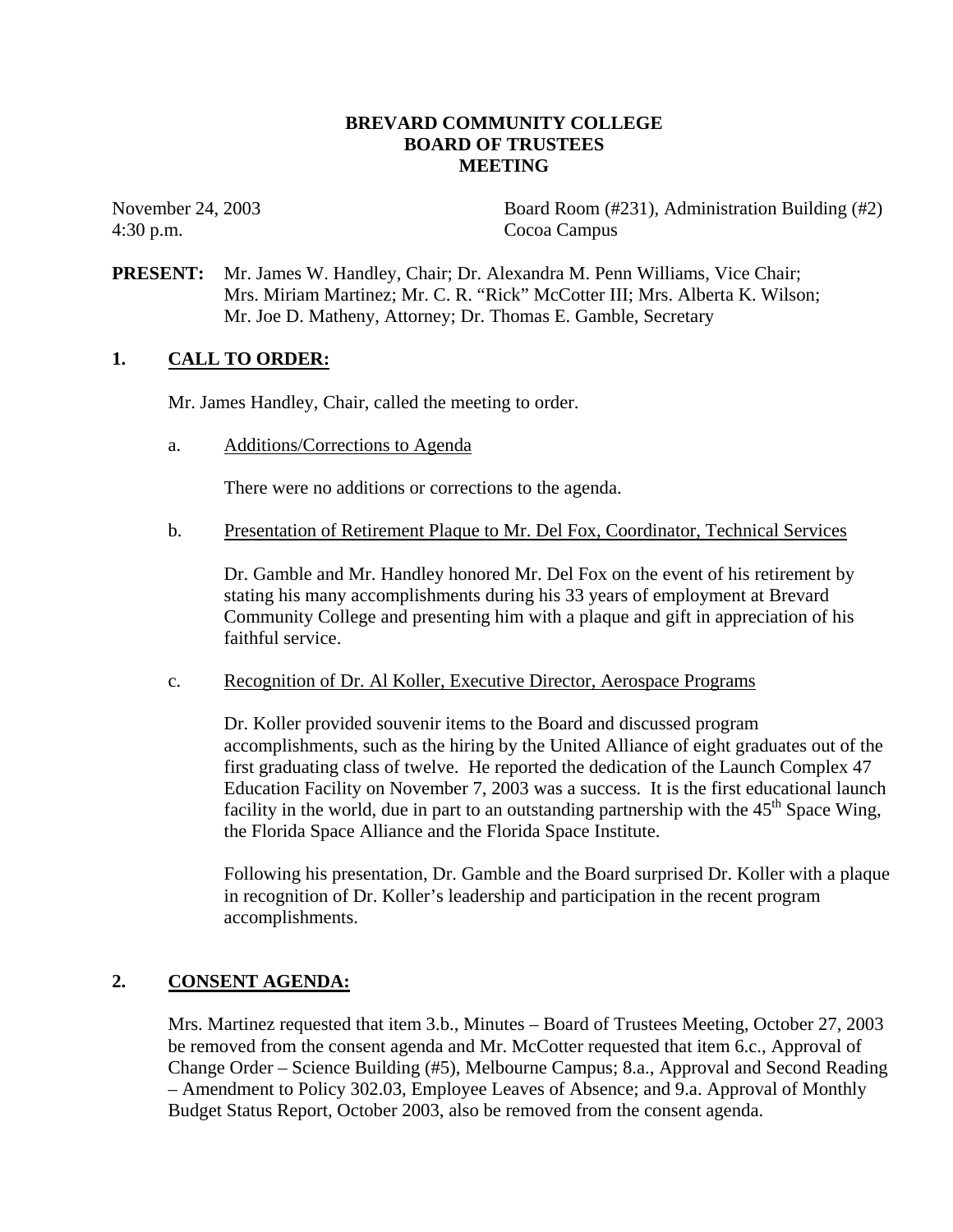Mr. Handley recommended approval of the remaining consent agenda items:

- 3.a. Approval of Minutes Board of Trustees Workshop October 27, 2003
- 6.b. Approval of Engineering Firm Collegewide HVAC Capital Project
- 8.b. Approval of membership for Florida Campus Compact
- 8.c. Approval of Out-of-County Travel for Carolyn Margoni

Dr. Penn Williams moved approval of the remaining consent agenda items. Mr. McCotter seconded the motion. All those voting in favor of the motion – McCotter, Penn Williams, Handley, Martinez and Wilson; opposed – none. Motion unanimously approved.

## **3. APPROVAL OF OFFICIAL MINUTES OF PREVIOUS MEETINGS:**

a. Minutes – Board of Trustees Workshop – October 27, 2003

Approved – consent agenda.

b. Minutes – Board of Trustees Meeting – October 27, 2003

Several errors were reported in need of correction to remove Mr. Eugene Johnson from the list of attendees; page 3, delete the verbage "motion was tabled" and replace the wording with "the Board requested further information at the November meeting".

> Mrs. Martinez moved approval of the minutes as corrected. Dr. Penn Williams seconded the motion. All those voting in favor of the motion – Martinez, Penn Williams, Handley, McCotter and Wilson; opposed – none. Motion unanimously approved.

## **4. COMMUNICATIONS:**

## a. Report on Success of the VOIP Conversion – Mr. Little

Mr. Little reported that there has been a successful migration of our phone system to the CISCO Voice Over Internet Protocol (VOIP), with minimal problems. The project success is attributed to: (l) proper planning by the IT Division; (2) proper solution for our needs; and, (3) good communications between the users and the IT staff. Mr. Little introduced Mr. Tony Awtonomow, Director, Networking, Communications and Data Services; and, Mr. Bob Stack, Manager, Communications and Networking, to summarize the project.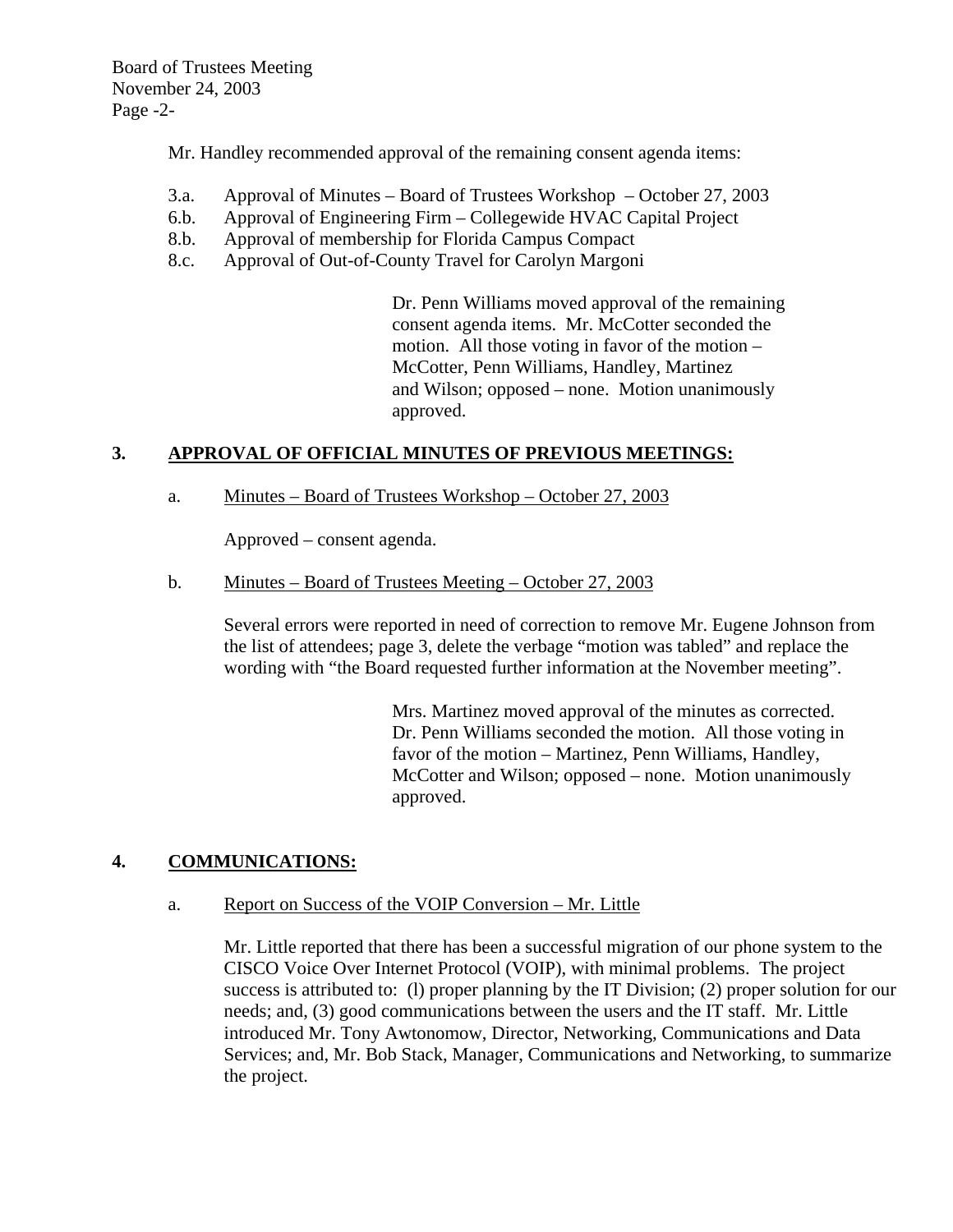Mr. Awtonomow stated that this project was a conversion from BCC's 1980's PBX technology to near state-of-the-art VOIP technology. This will keep the communications viable and allow for growth and expansion in the coming years.

Mr. Stack reported that the project is on schedule and over 1200 phones were installed in less than six weeks to all campuses and UCF. His staff is currently customizing individual and departmental needs and transitioning away from the old five-digit extensions to four-digit extensions. All previous phone numbers will work until the end of the year. He reported on some of the unique functions and abilities that this new system offers.

Mr. Awtonomow stated that the XML compliant display will allow for future growth potential and functionality, such as automating timekeeping, surveying, and other customer service related functions.

Mr. Handley expressed the Board's congratulations in successfully accomplishing this huge undertaking.

## b. Report on Resource Development – Dr. Meaders

Dr. Meaders provided a synopsis and report on the operations and successes of her department. She introduced her staff and recognized their efforts. Last year's accomplishments were great, especially in light of staffing challenges. So far this year, over \$9.9 million has been collected, with another \$5 million pending and not yet collected. She acknowledged that there is a 2% decrease in income from previous years, but she equates that to decreases in departmental staff, elimination of the Workforce Grant, loss of state funding, loss of community matching support, which equates to approximately \$7 million.

Dr. Meaders stated that much research, study and communication is done by her staff and her in order to ascertain all grant opportunities. She would particularly like to achieve a better balance of grant sources, since currently the majority are federal grants. In the past grants were applied for in a reactive manner, but she will be working with Mr. Billings in the coming year in order to be more proactive in the strategic planning process.

Dr. Meaders provided data in support of her feelings that improved staffing may have a direct relation to grant income potential as much time and effort is necessary to develop and prepare proposals for grants. She has calculated the return on investment from the Resource Development budget at a 25:1 ratio.

A College Advancement Council was formed in 2002 which has participation by all entities within the college that are procuring funds (i.e. King Center, Foundation, etc.) in order to identify troublesome areas, coordinate activities and optimize resources to improve a one-college image to the community. Development of a Strategic Grant Committee in the future is being considered to identify critical needs that cannot be funded through Fund l.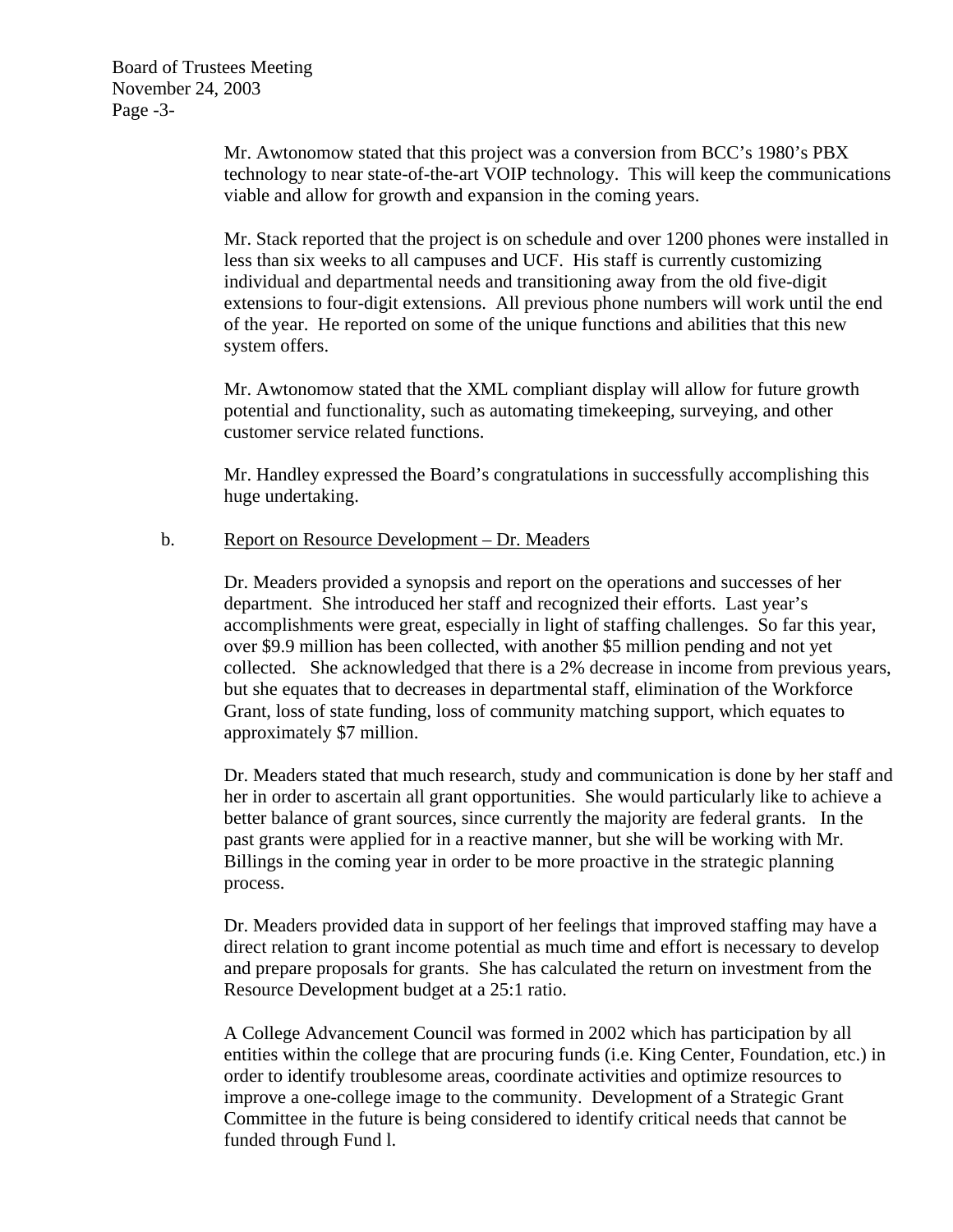Dr. Meaders reported that the biggest barrier to continuing projects successfully is a need a mechanism to appropriately compensation the faculty and staff during the grant project. Significant work is required to successfully maintain a grant project and the most successful employees quickly burn out. Dr. Gamble remarked that he has directed that no grant proposal be made unless a principal investigator has been identified to participate in the development of the grant. He further requested that the Board await the administration's recommendations regarding possible financial compensation options. He is studying the feasibility of supplying extra compensation, but with a written notice that the extra compensation will terminate upon completion of the grant process or perhaps issuing a separate check to reflect any extra compensation monies associated with the grant.

There is thorough coordination with the administration, human resources and finance office prior to finalizing the grant application to ensure that all those involved are aware and have an opportunity to identify any possible future problems or hardships.

Dr. Gamble stated that he would provide the Board with financial data regarding the tuition income provided from outside grants and funding.

Discussion ensued regarding methods in which we could induce further participation in the grant process by BCC faculty such as publishing opportunities, compensatory time off, professional development, etc. Dr. Gamble stated that one major problem is the need for a full time grants manager whose sole task is the tracking of grants and various milestones. Currently Dr. Meader's staff is completing this function, but they are overburdened.

The Board encouraged Dr. Gamble's efforts to increase staffing levels for the Resource Development Office.

#### c. Report on Process Improvement, Cocoa Campus – Dr. Fettrow/Ms. Terri Jones

Dr. Fettrow reported that approximately one year ago the Cocoa Campus Admissions and Advising Offices were selected to begin a pilot program regarding process improvement. A consultant, Mr. Wayne Hunicke, was invited to assist with this process. He was introduced along with Dean LeRoy Darby, (Dean at the time the process began) and Dean Rebecca Talluto (current Dean of Cocoa Campus).

Ms. Terri Jones, Director of Enrollment Services, reported on the purpose, measurable outcomes, and successes of the project.

The purpose was to determine opportunities to enhance student services and overall efficiency within the Admissions, Registration, and Advising Departments. Additionally, best practices were determined to possibly be implemented at the other campuses in the future.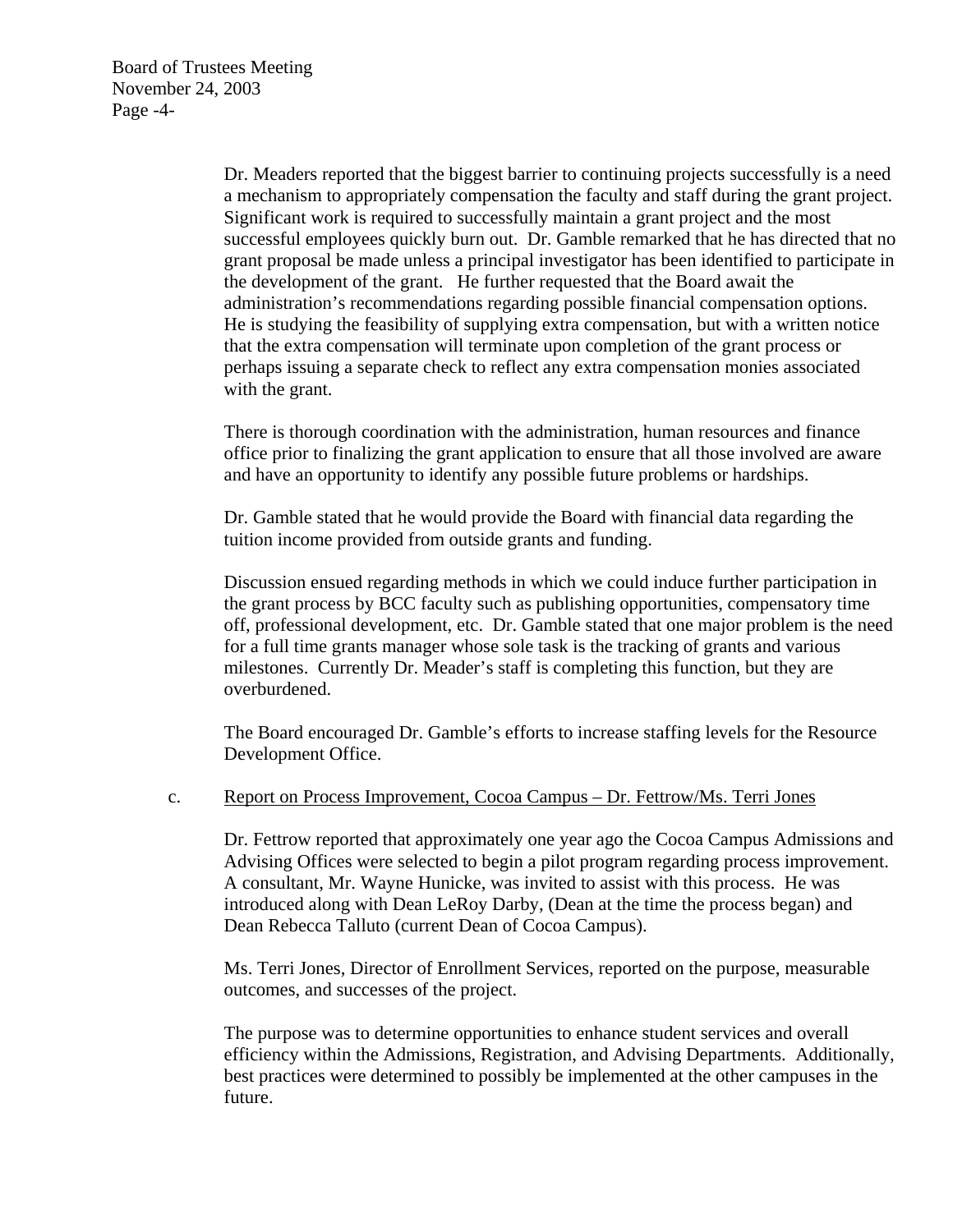Board of Trustees Meeting November 24, 2003 Page -5-

> She reported that the success was due, in large part, to the communication and coordination by the administration, which set the tone of success for the staff. The consultant, Mr. Hunicke, began a needs analysis interview. During a two and one-half day process, he met with each individual on the Admissions and Advising staff. From this interview process, Mr. Hunicke developed a list of improvements, which was streamlined to twelve project target areas, which could be effectively managed during the five month implementation process. He also identified process improvement tools and techniques to create a process and format for the staff.

> These areas included: streamlining information packet; creating materials which would be visually more understandable to the students; enhancing student ambassador program to assist in the registration process; reducing student record holds; improving Banner access and electronic capability for students and advisors; streamlining and standardizing transcript processing time; scanning of student transcripts to make them accessible from all campuses on-line; improving web orientation to prepare the students prior to registration; and, recruiting and training staff and student volunteers to assist during the admissions and registration process.

> As a result of these initiatives, there were some measurable improvements, such as reducing the student wait time by 25%; increasing the on-campus student orientations by 50%; streamlining the acceptance letter kits; improving the student ambassador program; training volunteer staff to do test scores assessments; creating a registration ambassador manual; providing instructions to students on Banner and web access; and, standardized transcript processing time to 14 days at all campuses.

The goal is to have repeat success with these initiatives during the Spring registration process as well as adding identified initiatives to realize further improvements.

Dr. Fettrow concluded by stating that she has been pleased by the improvements, which have been realized without additions to staff or budget.

Dr. Penn Williams asked if data had been collected in the past, such as the number of telephone inquiries that can serve as a baseline in measuring future measurable improvements. Dr. Fettrow stated that factors such as the new phone system, etc. will make it difficult to accurately measure these factors as improvements.

Dr. Gamble stated that Dean Heck is evaluating the possibility of implementing similar processes at other campuses in the future.

## d. Report on the Collegiate High School – Dr. Fettrow/Ms.Laurie Bacchus

Dr. Fettrow, President, Cocoa Campus, and Ms. Laurie Bacchus, Principal, Cocoa High School reported on the Collegiate High School partnership between BCC's Cocoa Campus and Cocoa High School. They provided a copy of the program's Planning Guide and Participation Agreement, which serves as the tool to ensure completion and success of the student's completion of their degree at the time of their high school graduation.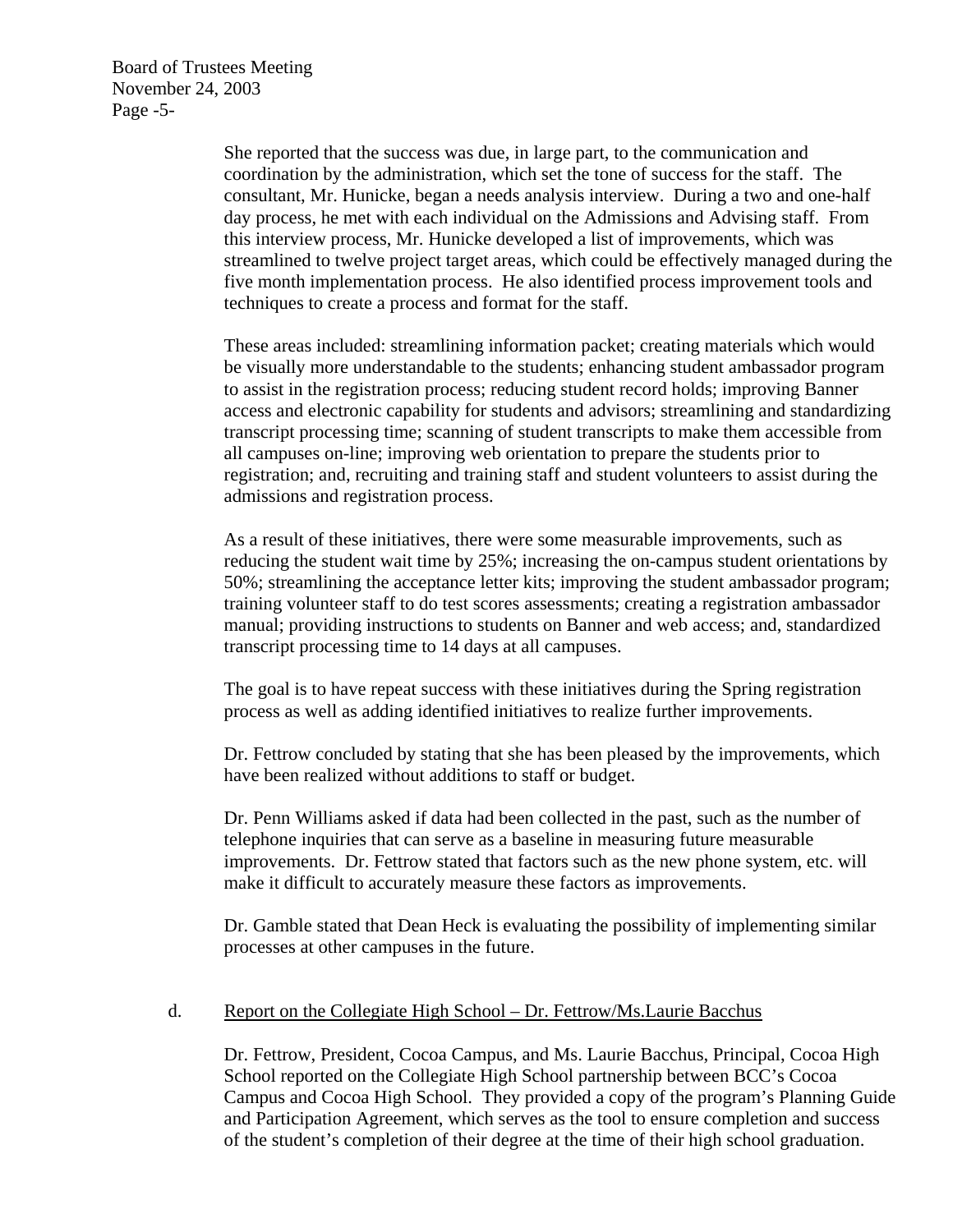Board of Trustees Meeting November 24, 2003 Page -6-

> Dr. Fettrow stated that she has made a concerted effort to provide class availability to provide flexibility to meet the student's needs and circumstances. The Participation Agreement is signed by both the student and the parent's in order to clearly identify the goals and requirements of this program.

## **5. CITIZEN'S PRESENTATION:**

None.

## **6. CONSTRUCTION AND DEVELOPMENT:**

## a. Approval of Contracted On-Site Small Projects Construction Manager – Mr. Little

Mr. Little reported that the college Board has recently approved construction managers for a variety of projects. Last month the Board approved A. D. Morgan and H. J. High as construction managers on a continuing basis for small projects, normally ranging from \$100, 000 to \$500,000. It is not advantageous to utilize construction managers for projects less than \$100,000 due to set up, mobilization and supervision costs. With this in mind, the Facilities and Maintenance Office is now requesting outsourcing projects less than \$100,000, thus allowing his staff to concentrate on ongoing maintenance requests at all the facilities. Mr. Little's proposal is to negotiate with the construction manager to provide a full-time supervisor for these small projects, with the college providing permanent space for this supervisor for operations, thus alleviating the supervision and mobilization costs for the construction managers. The construction manager will be consulted on the costs and timing issues involved with future small projects, the proposed construction manager will provide a guaranteed maximum price for each project. This will allow for BCC's budget control and allow college staff availability for other needed duties. The selection process has narrowed the search to three firms: A.D. Morgan, Heard Construction, and BRPH Construction Services and requests the Board to approve the use of all three firms so that we may get competitive quotes on each project. Dr. Gamble stated that the administration supports the idea in order to keep staff at a minimum, while allowing for completion of ongoing maintenance projects by current employees. Mrs. Martinez voiced her support of the proposal. Dr. Penn Williams indicated that although she also supports the idea, she must abstain from the vote for personal reasons and would accordingly submit the appropriate form for the record.

Mr. McCotter expressed concern regarding the future budget repercussions. Mr. Little clarified that if this item is approved the funds will come from the Capital Improvement budget rather than Operating Funds.

After lengthy discussion, the Board and requested further information at the November meeting regarding relevant upcoming small projects and projected associated costs utilizing this plan. Mr. Little agreed to provide this information and a list of backlogged maintenance and renovation work orders. Further he stated that if this plan is not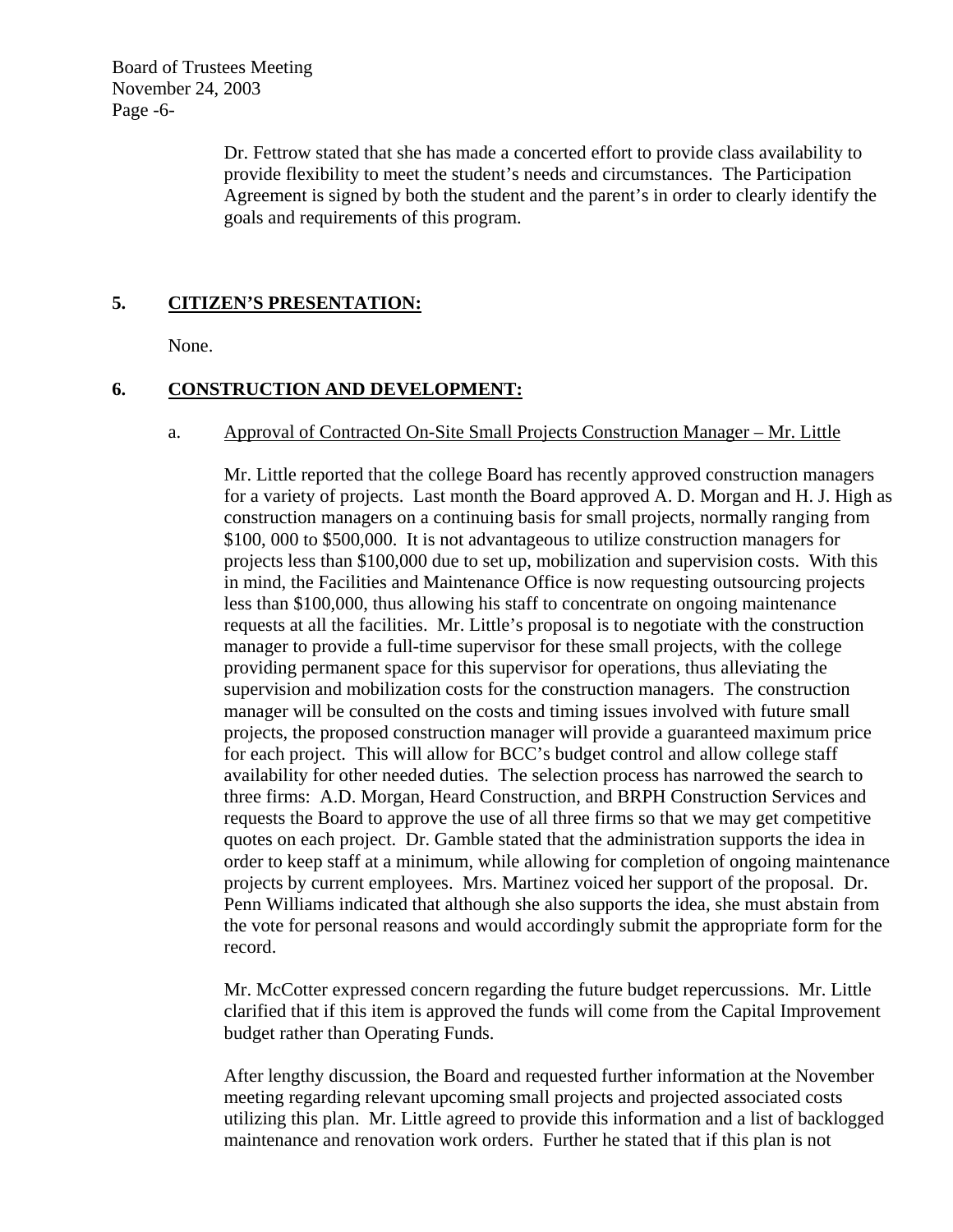Board of Trustees Meeting November 24, 2003 Page -7-

> approved that it would be his recommendation to postpone any new projects until the backlog of maintenance items is reduced.

> > Mrs. Martinez moved approval of contracted On-Site Small Projects Construction Manager. The motion died for lack of a second. The agenda item was tabled until the November Board meeting.

## **7. OLD BUSINESS:**

a. Report on Pending Legal Actions – Mr. Matheny

Mr. Matheny had no changes to his written report, but offered to answer questions. There were none.

b. Approval of Agreement with Brevard County to Relocate Historical Residential Building/Titusville Grove House – Mr. Matheny

Approved – consent agenda.

c. Approval/Confirmation of Acceptance of Insurance Committee Proposal – Mr. Little

Approved – consent agenda.

## **8. NEW BUSINESS:**

a. Request for Board Meeting Agenda Items

The Board requested the addition of the following agenda items as future board meeting reports:

- (1) Advisement process for students
- (2) Planned Maintenance System (PMS) for the college (SACS definition)
- b. First Reading Acknowledgement Amendment to Policy 302.03 Employee Leaves of Absence – Mr. Little

Amendment to Policy 302.03, Employee Leaves of Absence, was presented for a first reading. It will be presented for final approval at the November 24 Board meeting.

# **9. FINANCIAL ACTIONS:**

a. Approval of Monthly Budget Status Report, September 2003 – Mr. Cherry

Approved - consent agenda.

b. Approval of DSO Quarterly Financial Report – Mr. Cherry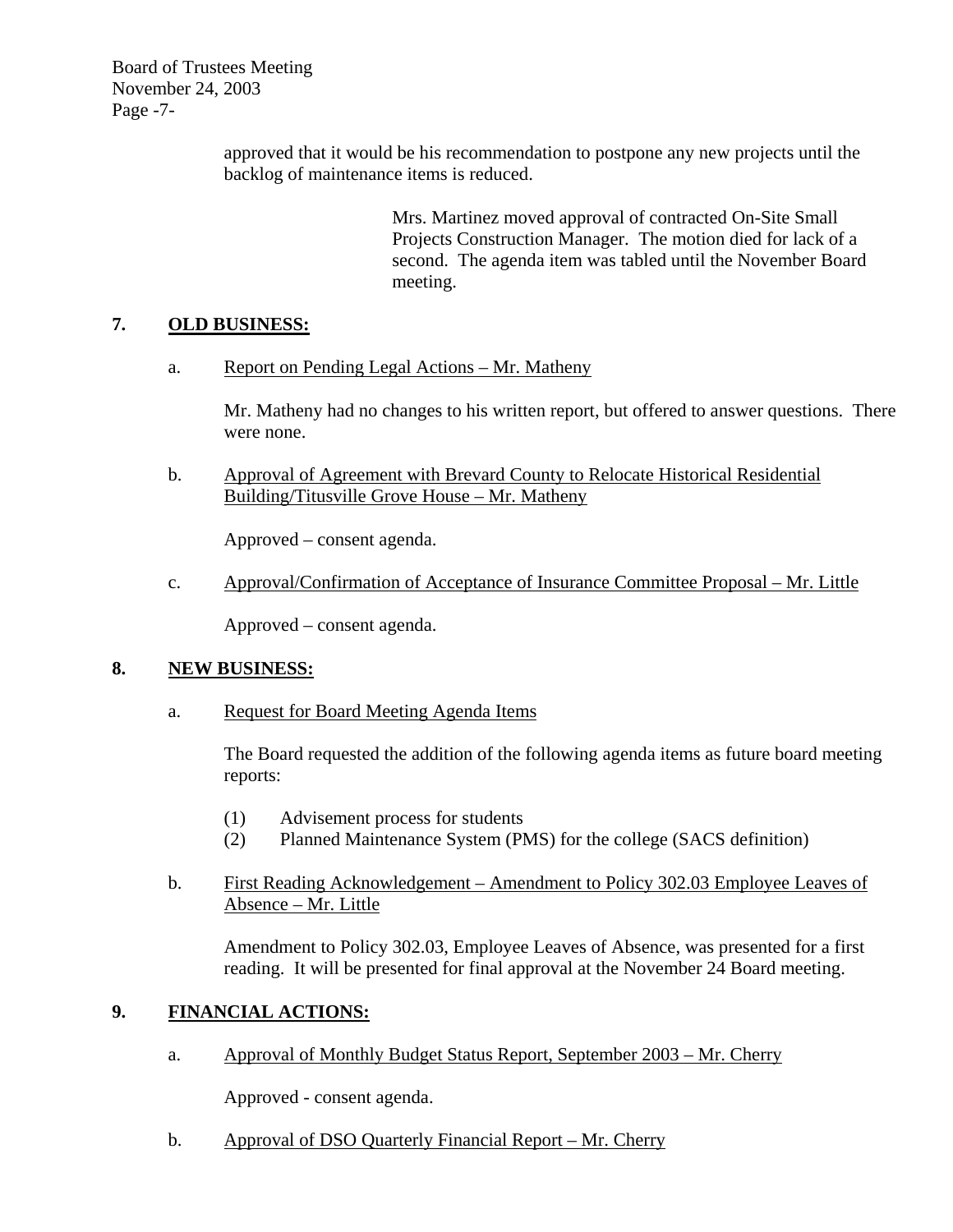Board of Trustees Meeting November 24, 2003 Page -8-

Approved – consent agenda.

c. Approval of 2003-2004 Capital Outlay Budget Amendment – Mr. Little

Approved – consent agenda.

d. Approval of Lab and Special Fee Changes – Mr. Little

Approved – consent agenda.

## **10. REPORT OF THE DISTRICT PRESIDENT:**

a. Aerospace Training Program – AACC Article

Dr. Gamble pointed out the article in the Oct./Nov. issue of the AACC Journal highlighting the aerospace training program.

b. Firefighting Academy Article

Dr. Gamble noted the article in the Port Canaveral magazine regarding the Firefighting Academy.

c. Criminal Justice Center Grant

Dr. Gamble reported on the half-million dollar grant received by the college from the Department of Justice of the Criminal Justice Center for anti-terrorist training. The funds are limited to equipment. This will assist with local enforcement and Port Canaveral maritime training.

d. Upcoming Activities

Dr. Gamble reported on upcoming events:

- (1) **10/30/03** FACC Convention and Trustees Meeting, 9:00 a.m.-4:30 p.m.;
- (2) **11/5/03** Titusville Campus opening house for newly remodeled educational facility and Welcome Center, 1:00-2:00 p.m.;
- (3) **11/7/03** Complex 47 Ribbon Cutting and launch, 9:30-11:00 a.m.;
- (4) **11/11/03** Massing of Colors, Cocoa Campus Amphitheater, 3:00-5:00 p.m.;
- (5) **11/12/03** Legislative Luncheon Meeting, 11:30 am.-1:00 p.m.;
- (6) **11/13/03** Simpkins lecture presentation by Lt. Gov. Toni Jennings,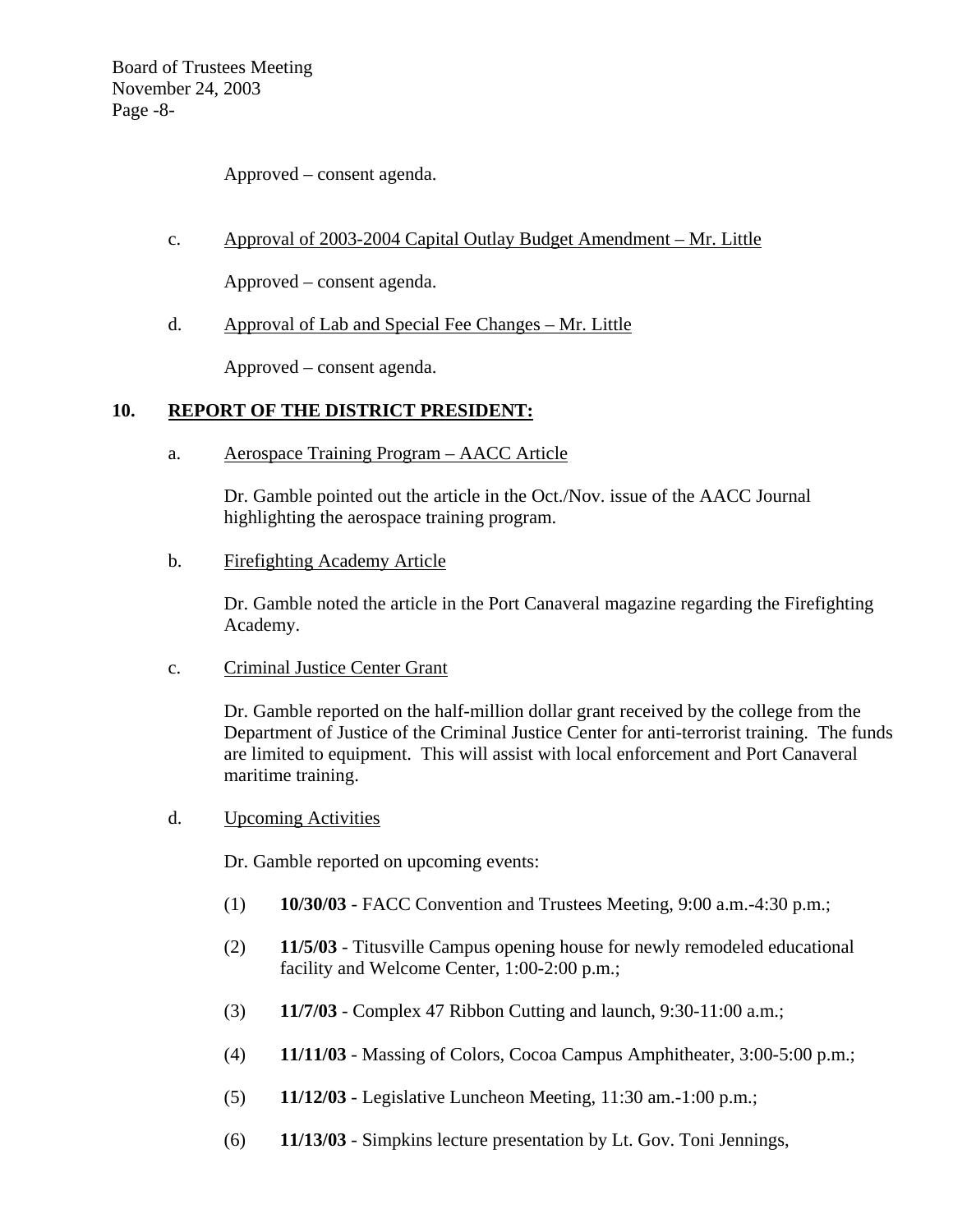Board of Trustees Meeting November 24, 2003 Page -9-

9:25 a.m.-Melbourne Campus and 11:00 a.m.-Cocoa Campus (subject to change);

- (7) **11/24/03** November Board meeting, 2:00 p.m. workshop; 4:30 meeting; and,
- (8) **1/24/04** Sally Ride Festival, Cocoa Campus geared to encourage young women to pursue the maths and sciences.
- e. Reports on DSO Status

Dr. Gamble reported that the King Center is experiencing a significant financial shortfall, but it is in line with past experience. He further related that although BCC Foundation contributions have decreased it has not been a significant decline. He stated that he suspects the decreases in both cases are due to the lagging U.S. economy and stock performances.

The Cocoa Village Playhouse is operating at a profit and will be embarking on a Capital Campaign in early 2004, with the assistance of volunteer Ms. Bunny Finney, who is a well-known for past community involvement. He noted that a substantial initial contribution has already been made to the campaign.

Finally, Dr. Gamble stated that although IBT&CE is not yet self-sufficient, it is moving in the right direction. Dr. Gamble reported he requested a report from Dr. Denison reviewing the past three years' performance and future projections.

 Dr. Penn Williams suggested that Dr. Gamble provide a quarterly graph to the Board reflecting DSO gains/losses.

## **11. COMMITTEE REPORTS:**

#### a. Alumni Association Report

Mrs. Wilson reported satisfaction with her involvement with Alumni Association Committee and mentioned that she had the Burdines fundraising tickets available for anyone interested in making a contribution.

## **12. ADJOURNMENT:**

There being no further business to come before the Board, the meeting adjourned at 6:05 p.m.

**APPROVED:** 

 **Chair, District Board of Trustees** 

 $\bf ATTESTED:$